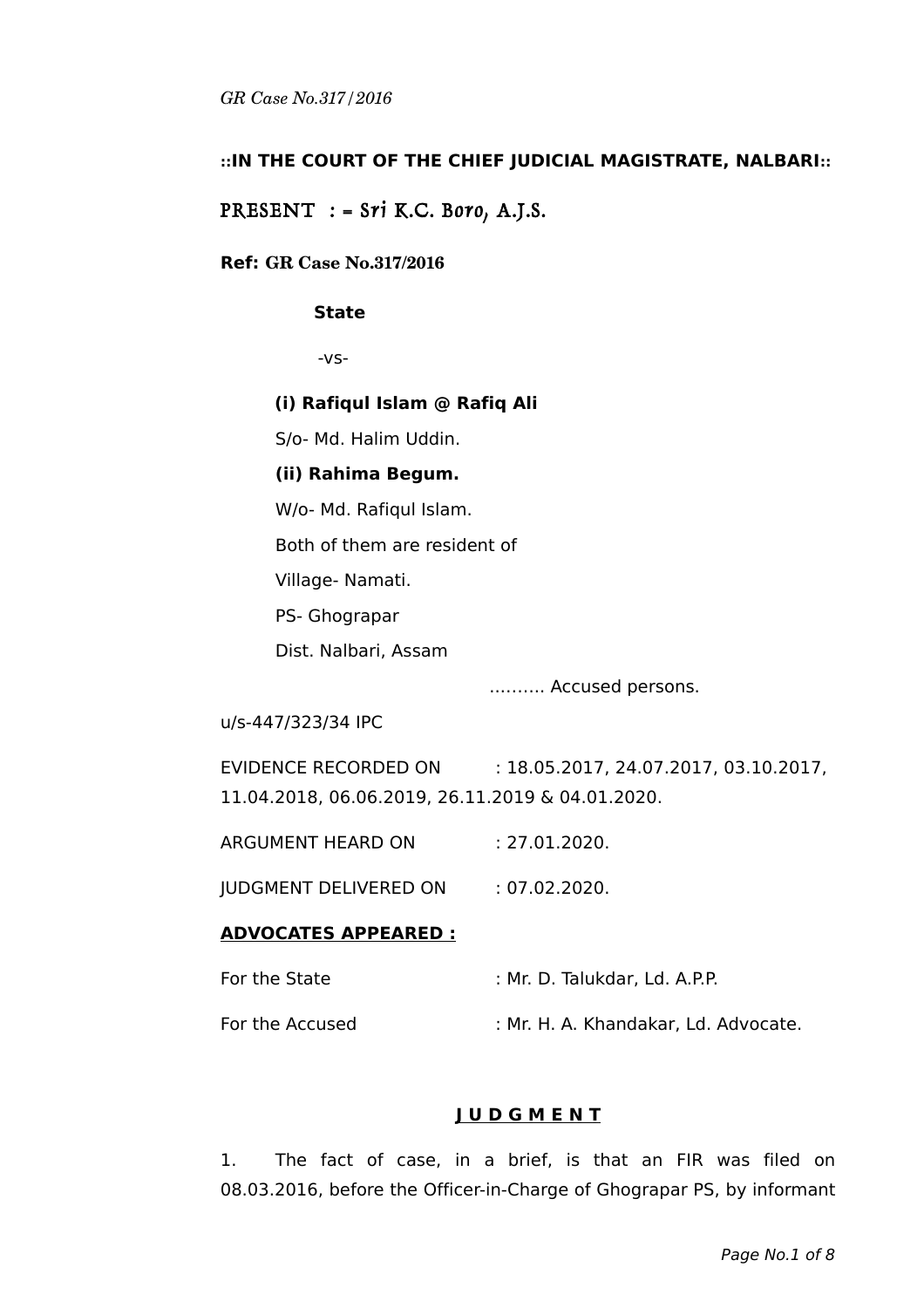Miss Firoja by putting her thumb impression, against the accused persons namely Md. Rafiq Ali, Joynal Ali, Moinal Ali, Ainal Ali, Md. Kuddush Ali, Md. Nur Hussain and Miss Rahima Begum, alleging, interalia that on that very day, i.e. on 08.03.2016, at about 9.00 am, in the morning, accused Rafiq Ali was taking away some betel nuts belonging to informant and when the informant resisted, accused Rafiq by means of a dagger gave a blow upon her head as a result of which she sustained injury. The informant further alleged that the co-accused persons by means of iron rod, lathi assaulted her and her sons namely Jalil Ali and Khalil Ali and daughter Maharbanu. The accused also outraged her modesty by pulling her wearing apparels. Hence, the case.

2. On receiving the case, the Officer-in-Charge of Ghograpar PS registered Ghograpar PS Case No.33/2016 u/s-147/326/323/354 IPC and started investigation. On completion of investigation, the I.O laid charge-sheet against the accused person namely Rahima Begum u/s-147/323 IPC vide CS No.27/2016 dated 30.04.2016.

3. In pursuance of the process issued, the accused person appeared before the Court and on her appearance the copies of the case as per the mandate of law u/s-207 Cr.P.C. were furnished to the accused person. Thereupon prima facie case was found against the accused person u/s-447/323 IPC and the substance of accusation u/s-447/323 IPC was explained to the accused person and she was asked whether she would plead guilty of the offences charged or claimed to be tried. She had pleaded not guilty and claimed to be tried. Later on, from the evidence of informant, finding materials u/s-447/323 IPC, summons was issued upon Rafiqul Islam. In pursuance of the process issued, the accused person namely Rafiqul Islam appeared before the Court and on his appearance, the copies of the case as per the mandate of law u/s-207 Cr.P.C. were furnished to the accused person. Thereupon prima facie case was found against the accused person u/s-447/323/34 IPC and the substance of accusation u/s-447/323/34 IPC was explained to the accused person and he was asked whether he would plead guilty of the offences charged or claimed to be tried. He had pleaded not guilty and claimed to be tried.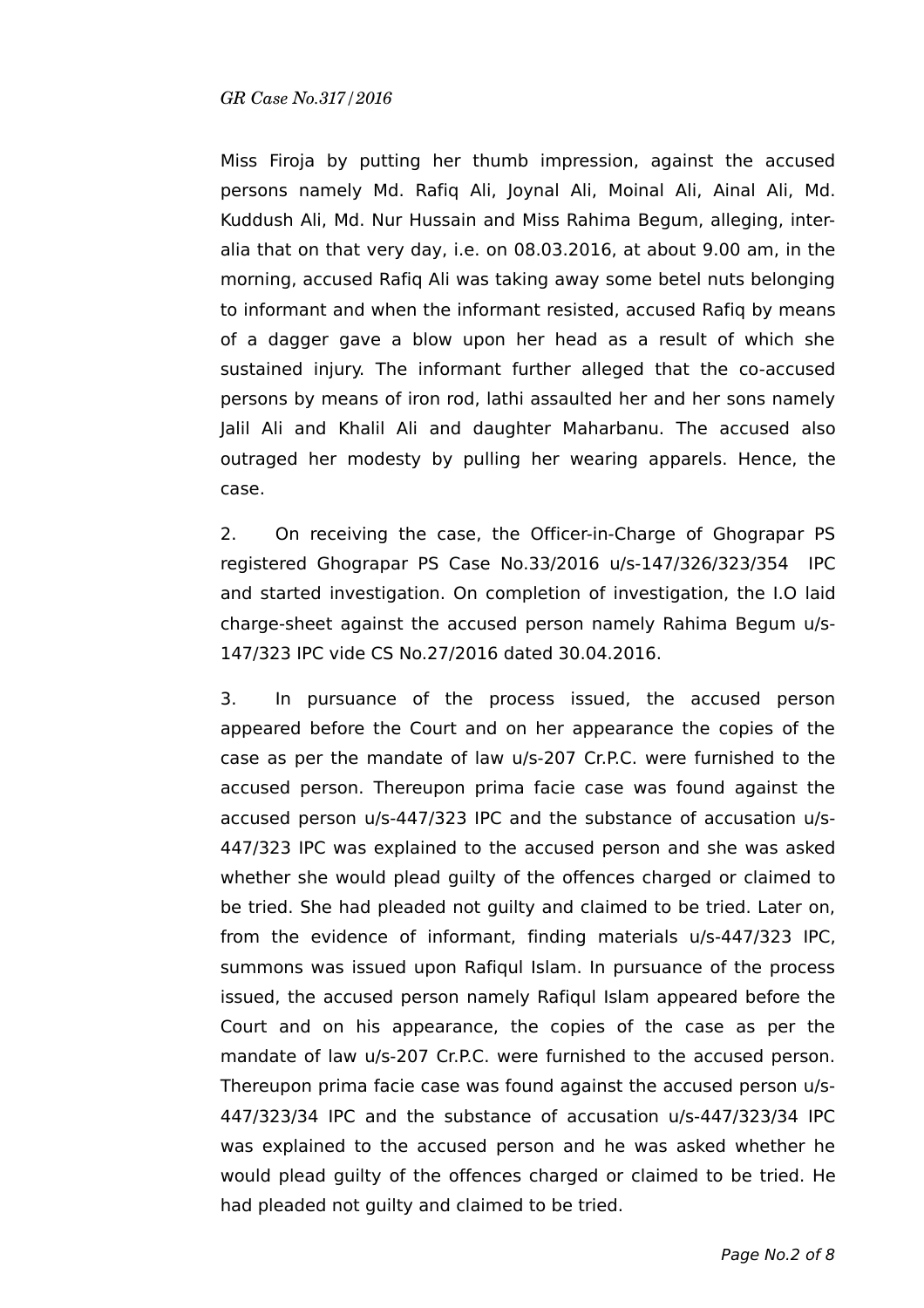4. During the trial, the prosecution side examined six (6) witnesses. 313 Cr.P.C statement of accused persons were of complete denial. The defence side declined to adduce any evidence.

5. I have heard the argument of both the sides. Ld. APP submitted that the prosecution has been successful in proving this case against the accused beyond all reasonable doubt. Refuting the argument of Ld. APP, Ld. Defence counsel strenuously argued that there is no iota of proof that accused persons have committed any offence. Hence, he submitted that accused should be acquitted.

### **POINTS FOR DETERMINATION**

Whether the accused persons, in furtherance of common intention, on 08.03.2016, at about 9.00 am, in the morning, at village Namati under Ghograpar PS, committed criminal trespass by entering into the homestead of informant Ms. Firoza Khatun and thereby committed an offence punishable u/s 447 IPC ?

Whether the accused persons, in furtherance of common intention, on 08.03.2016, at about 9.00 am, in the morning, at village Namati under Ghograpar PS, voluntarily caused hurt to informant and her children and thereby committed an offence punishable u/s-323 I.P.C.?

### **DECISION AND REASONS THEREOF:**

6. PW.1 is Musstt. Achia Khatun. She deposed that she knew both the sides. About a year ago, one day, Firoja's husband took away betel nut of accused and therefore, Firoja filed this case. On that day, accused Rahima was not at her residence and she was at her school.

7. Defence declined to cross-examine this witness.

8. PW.2 is Md. Majibur Rahman. He deposed that he knew both the sides. About a year ago, one day, at about 12.00- 1.00 pm, he heard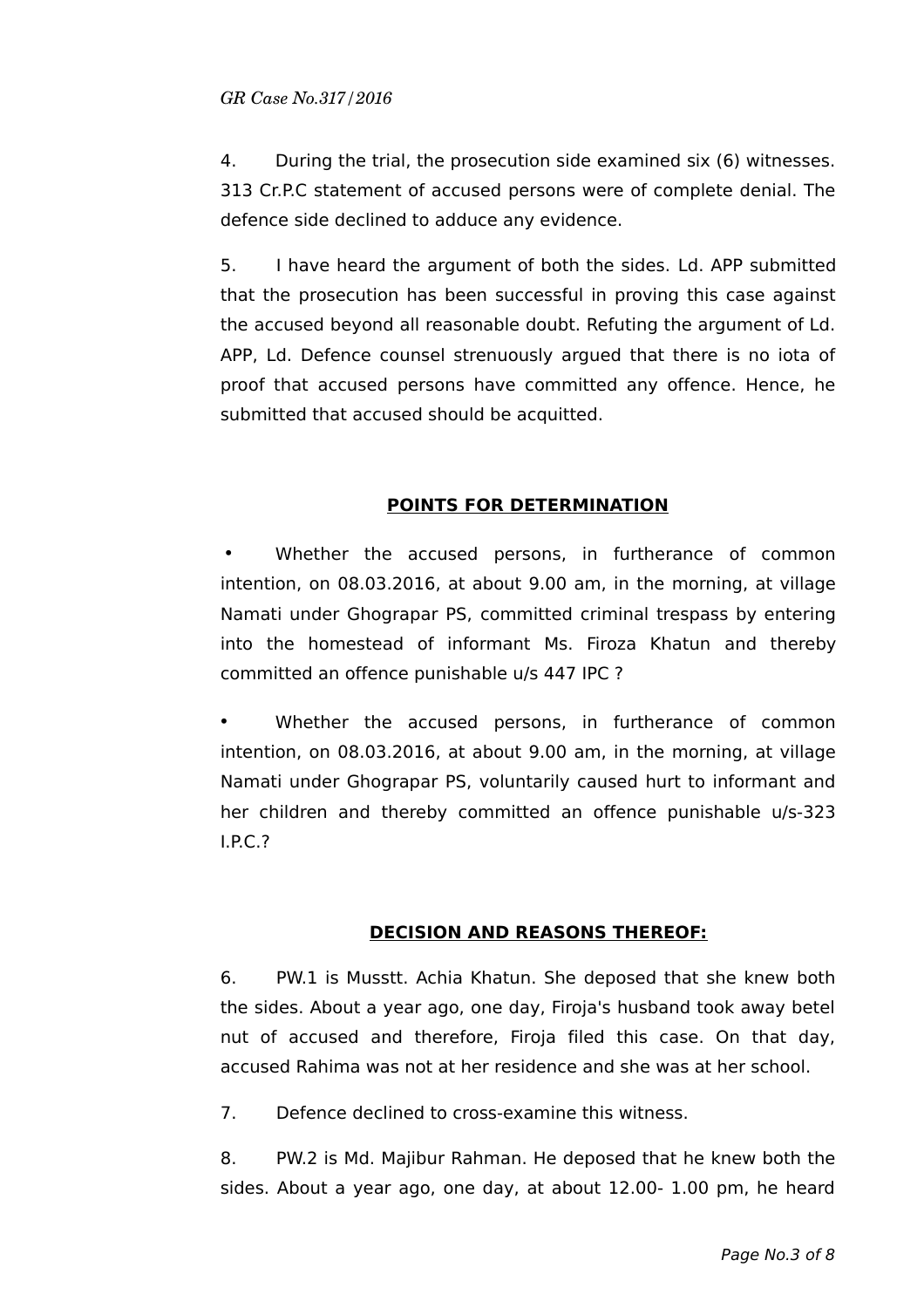that there was a quarrel between both the sides due to betel nut.

9. During cross-examination, this witness deposed that accused Rahima is a Teacher.

10. PW.3 is Md. Saiful Islam. He deposed that he knew both the sides. About 1½ years ago, one day, he heard that there was a quarrel between both the sides.

11. Defence declined to cross-examine this witness.

12. PW.4 is Firoja Khatun, informant. She deposed that the incident occurred about two years ago, at her betel nut garden. Accused Rafiq called betel nut buyers on the day of the incident, at about 9.00 am. Then, this witness resisted him. At that time, her husband was not present at her residence. She asked them not to pluck the betel nut until her husband's arrival, but the accused persons did not listen to her. Thereafter, accused Rafiq brought a dao and lathi and gave her a blow as a result of which, her head got fractured. Thereafter, both the accused persons took away his son Jalil to tie him up. Thereafter, her husband came and took her to medical. She had to apply 9 stitches over her head. Police recorded her statements. In her further examination, she deposed that accused persons also assaulted her children.

13. During her cross-examination, this witness deposed that the betel nut trees belong to both the sides. The accused demanded the betel nut trees to be theirs. The betel nut buyers left the place without purchasing the betel nut. She has not stated where she was given the blow. Furthermore, Ld. Defence counsel put many suggestive question to this witness, which she denied.

14. PW.5 is Medical Officer Dr. Trailokya Haloi. He deposed that on 09.03.2016, he was working as SMO at SMK Civil Hospital, Nalbari. On that day, at about 1.00 pm, he examined one Firoja Begum, aged 40 years, female, W/o- Md. Kuddush Ali of village Pub Namati under PS Ghograpar bearing OPD No.20373. The patient attended self. On examination, he found the following injuries:- Stitched wound of size 5 cm x 0.5 cm over occipital region. The patient was referred from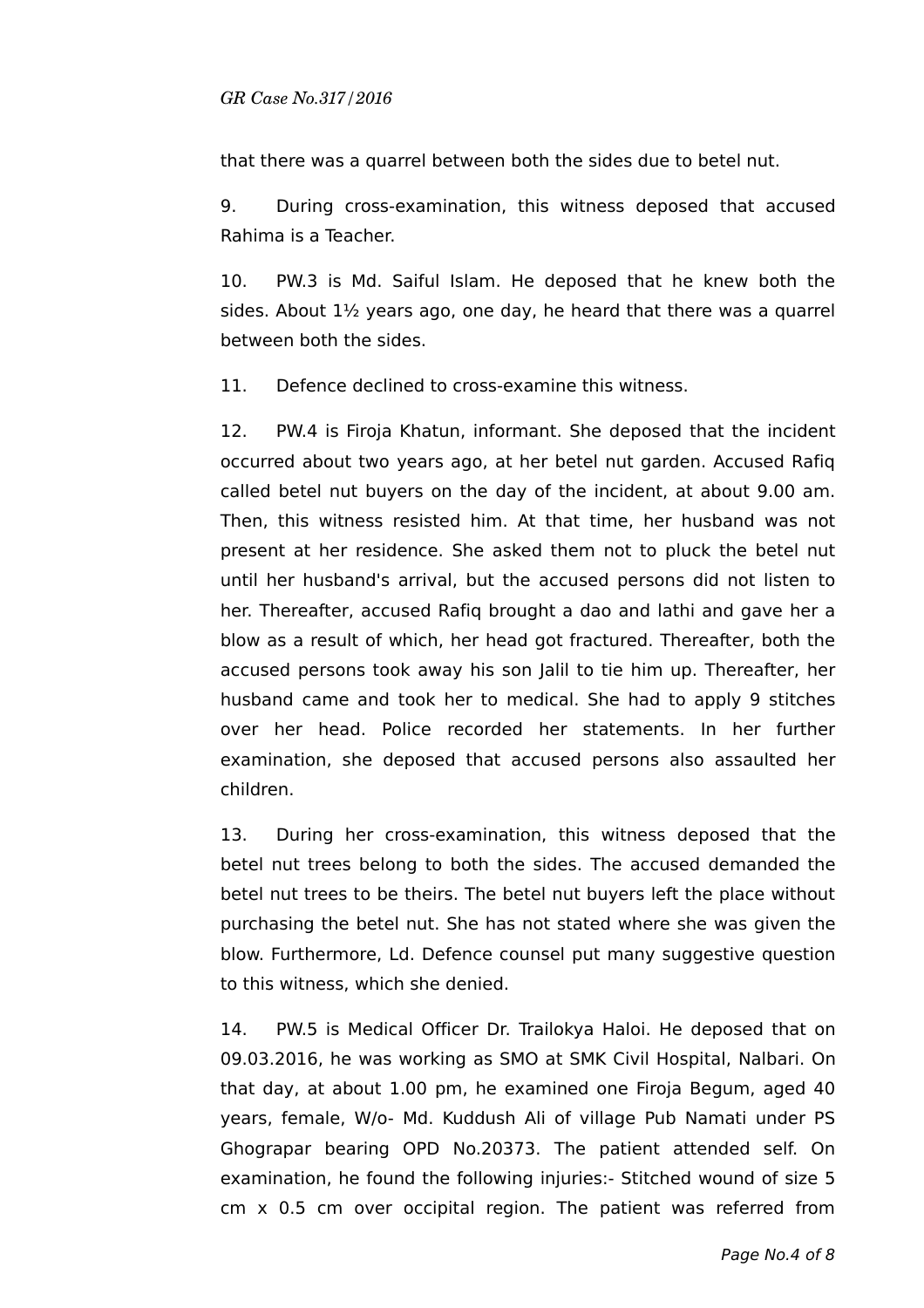Ghograpar PHC. CT scan of brain was done at Dr. NMB Nursing Home dated 14.04.2016. No abnormality detected. In his opinion:- The mention injury is of simple in type, within 24 hours old and caused by blunt object. Ext-1 is the Medical report and Ext-1(1) is his signature.

15. During cross-examination, this witness deposed that the injury may be caused upon falling. He has not mentioned the colour of the injury. He examined the patient after 24 hours. At first, the patient was admitted in Ghograpar PHC.

16. PW.6 is I.O Tarun Ch. Barman. He deposed that on 08.03.2016, he was working as Sheristadar in Ghograpar PS. On that day, one Ms Firoza filed an FIR before the Ghograpar PS. The Officer-in-charge of Ghograpar PS registered Ghograpar PS Case No.33/2016 u/s-147/326/323/354 IPC and he was endorsed with the task of investigation. He visited the place of occurrence, drew a sketch map and recorded the statements of the witnesses. He sent the injured to medical and later on, collected the medical report of the injured. The accused appeared before him. He recorded their statements. He allowed Rahima Begum to go on bail. He allowed the rest accused to go. Upon completion of investigation, he filed charge-sheet against accused person namely Rahima Begum u/s-147/323 IPC. Ext.2 sketch map and Ext.2(1) is his signature. Ext.3 is the charge-sheet and Ext.3(1) is his signature.

17. During cross-examination, this witness deposed that he allowed Rahima Begum to go on bail as the offences were bailable. He did not find any material against the co-accused and therefore, he recorded their statements and allowed them to go. He did not seize anything. There is land dispute between both the sides. He did not record the statement of the children of the informant. He visited the place of occurrence. He did not find any incriminating material against accused Rafique during his investigation. He recorded the statement of Firoza. She did not state before him that accused Rafique assaulted her by means of lathi. There are residences of Alauddin, Samsuddin and other brothers near the place of occurrence, but he did not record their statements.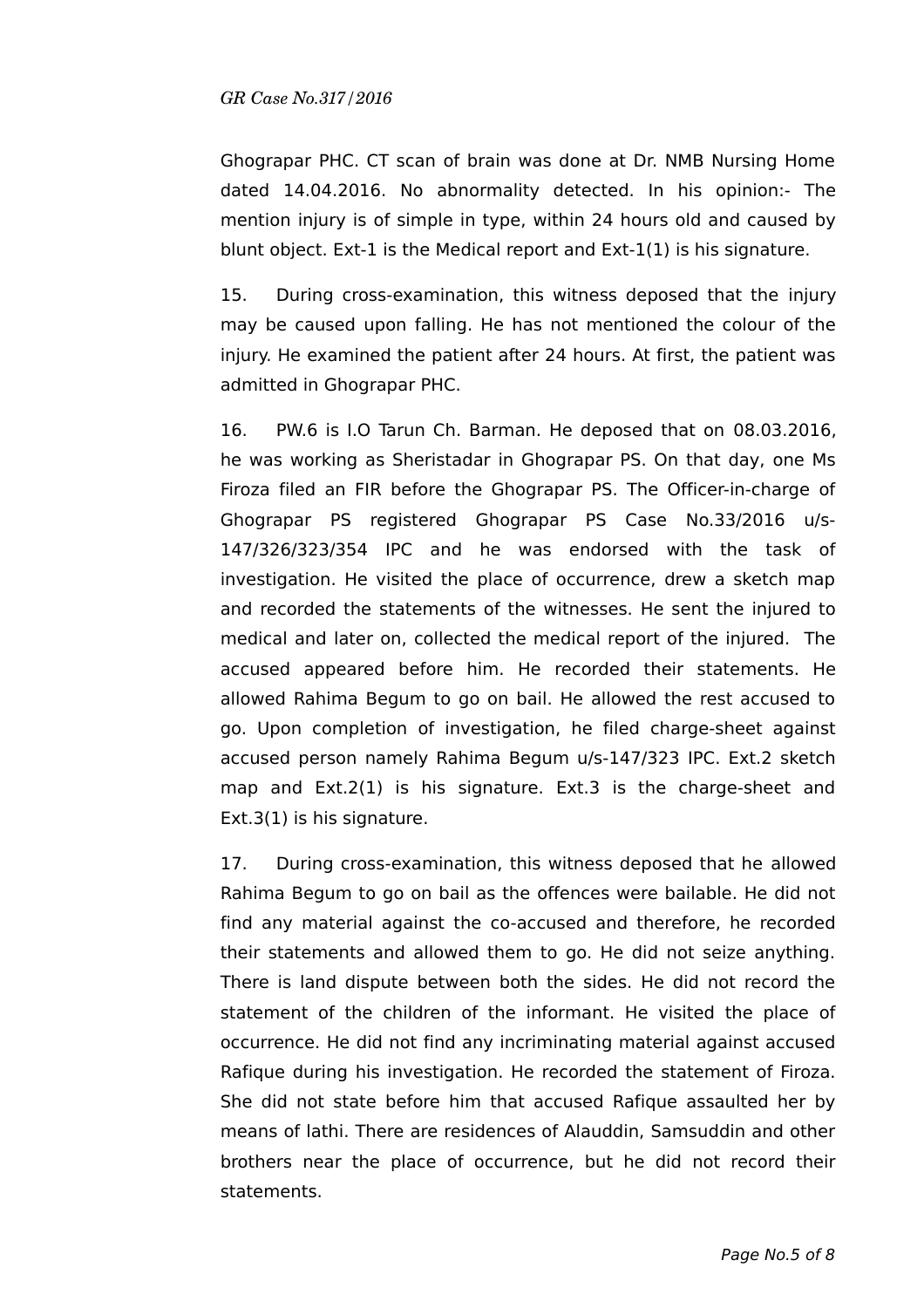18. These are the materials on record.

19. Now, let us see whether the prosecution has been able to bring home the guilt of the accused persons beyond all reasonable doubt. First of all, let us scrutinize the evidence on record. In this case, the prosecution examined three villagers namely PW.1 Achia Khatun, PW.2 Majibar Rahman and PW.3 Saiful Islam, but from their evidences, it appears that they have no knowledge regarding the case. Next we come to the evidence of victim cum informant of this case. PW.4 Firoza Khatun deposed that on the day of the incident, accused Rafiq called betel nut buyers and then, this witness resisted them. At that time, her husband was not present at her residence, so, she asked them not to pluck the betel nut until her husband's arrival, but the accused persons did not listen to her. Thereafter, accused Rafiq brought a dao and lathi and gave her a blow as a result of which, her head got fractured. Thereafter, both the accused persons took away his son Jalil to tie him up. Thereafter, her husband came and took her to medical. She had to apply 9 stitches over her head. She deposed that accused persons also assaulted her children. During her cross-examination, she admitted that there is dispute between both the sides regarding the betel nut trees. The betel nut buyers left the place without purchasing the betel nut. In the instant case, the prosecution has not examined the husband and children of the informant in order to support this case. In the FIR, the informant alleged that the accused persons also assaulted her daughter and two sons and that accused persons outraged her modesty by pulling her cloths, but during her evidence, she is totally silent regarding accused assaulting her children and that accused outraging her modesty. Hence, it appears that the informant has given an exaggerated version of the incident and in absence of any corroborating evidence, I find it hard to base a conviction on the basis of the evidence of the informant. Next witnesses are M.O and I.O who are formal witness.

20. Furthermore, it also transpires from the evidence of the informant that there is land dispute between both the sides. Hence, there is previous enmity between both the sides and informant may have lodged this case falsely in order see the accused persons be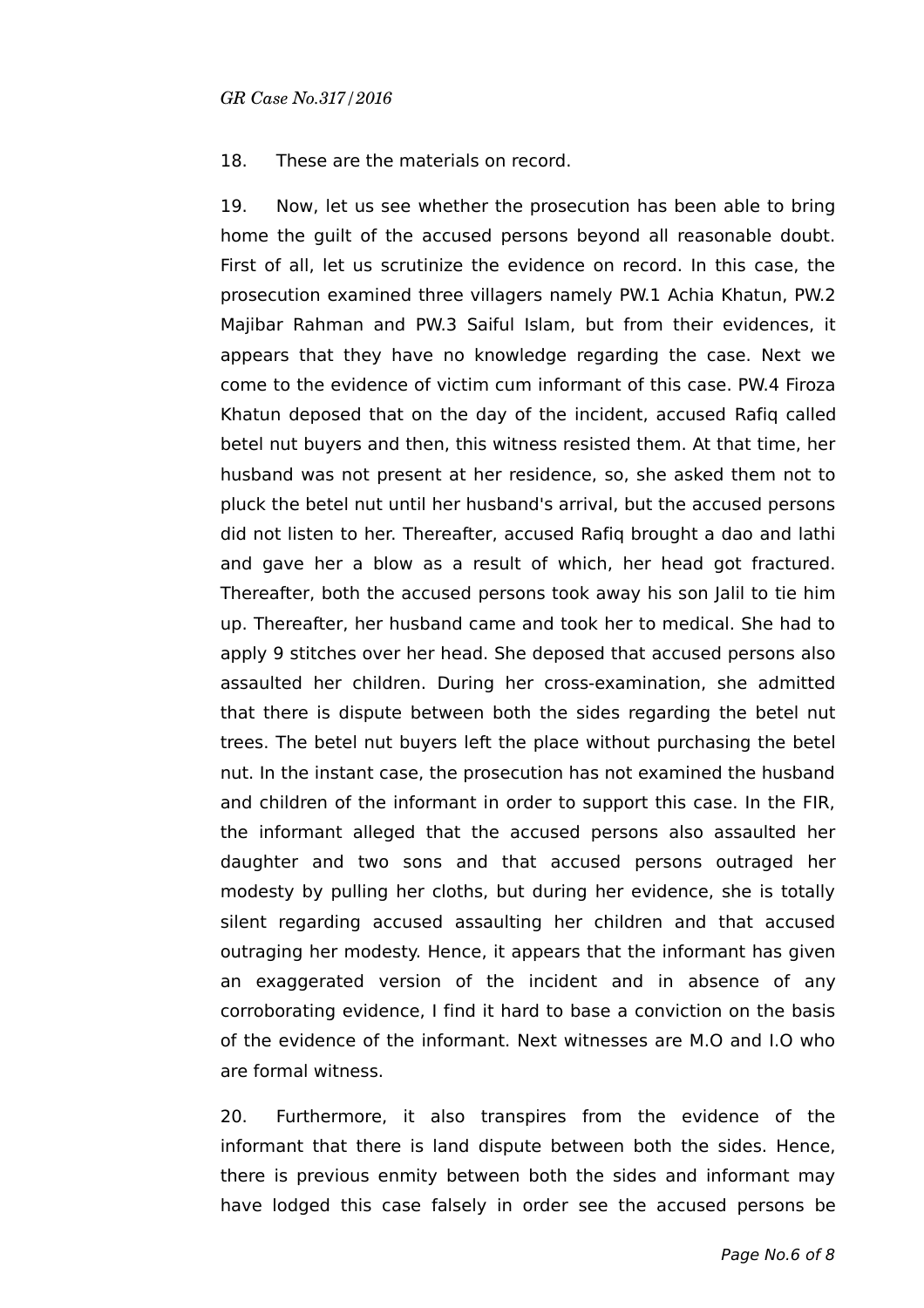convicted. In the result, it is held that the prosecution has failed to prove the guilt of the accused persons beyond all reasonable doubt.

21. In the backdrop of the entire evidence on record and taking into account the facts and circumstances of the case, the accused persons namely Rahima Begum and Rafiqul Islam are acquitted of the offences u/s-447/323/34 IPC and set at liberty forthwith.

22. Bail bonds would stand cancelled after expiry of the appellate period.

23. Judgment is written in separate sheets and delivered in open court.

Given under my hand and seal of this court on this the  $07<sup>th</sup>$  day of February, 2020.

# **(Sri K.C. Boro) Chief Judicial Magistrate, Nalbari**

Dictated and corrected by me

# **(Sri K.C. Boro) Chief Judicial Magistrate, Nalbari**